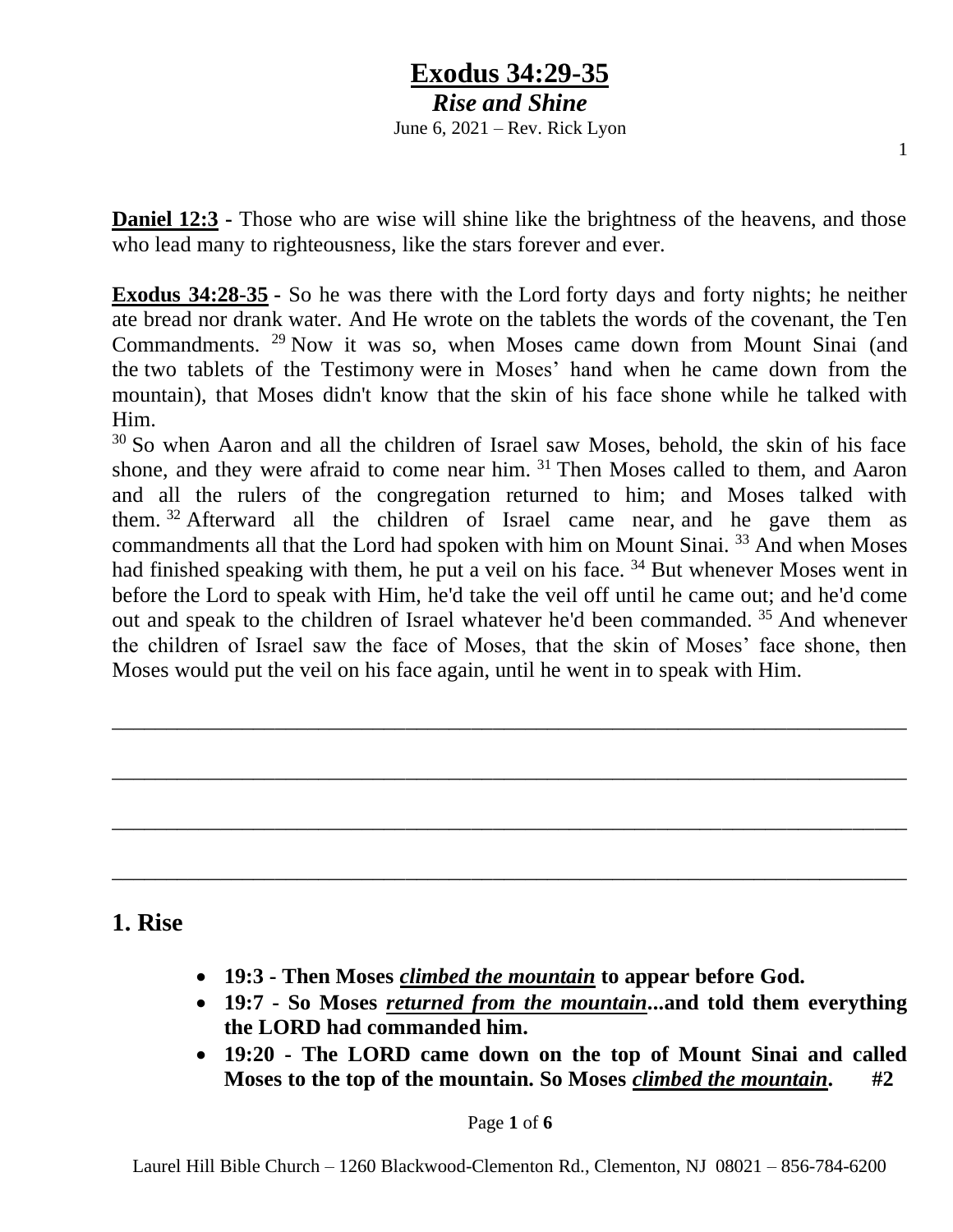#### *Rise and Shine* June 6, 2021 – Rev. Rick Lyon

- **19:25 - So Moses** *went down* **to the people and told them what the LORD had said.**
- **24:13 - Then Moses set out with Joshua his aide, and Moses** *climbed up the mountain of God.* **#3**
- **32:15 - Then Moses turned and** *went down the mountain***. He held in his hands the two stone tablets inscribed with the terms of the covenant.**
- **You remember on this occasion when he got to the bottom of the mountain...**
- **34:4 - So Moses chiseled out two stone tablets like the first ones. Early in the morning** *he climbed Mount Sinai* **as the LORD had commanded him, and he carried the two stone tablets in his hands. #4**

**Isaiah 40:31 -** They that wait upon the LORD shall *renew their strength*; they will mount up with wings like eagles; they will run and not grow weary, they will walk and not faint.

\_\_\_\_\_\_\_\_\_\_\_\_\_\_\_\_\_\_\_\_\_\_\_\_\_\_\_\_\_\_\_\_\_\_\_\_\_\_\_\_\_\_\_\_\_\_\_\_\_\_\_\_\_\_\_\_\_\_\_\_\_\_\_\_\_\_\_\_\_\_\_\_\_

\_\_\_\_\_\_\_\_\_\_\_\_\_\_\_\_\_\_\_\_\_\_\_\_\_\_\_\_\_\_\_\_\_\_\_\_\_\_\_\_\_\_\_\_\_\_\_\_\_\_\_\_\_\_\_\_\_\_\_\_\_\_\_\_\_\_\_\_\_\_\_\_\_

\_\_\_\_\_\_\_\_\_\_\_\_\_\_\_\_\_\_\_\_\_\_\_\_\_\_\_\_\_\_\_\_\_\_\_\_\_\_\_\_\_\_\_\_\_\_\_\_\_\_\_\_\_\_\_\_\_\_\_\_\_\_\_\_\_\_\_\_\_\_\_\_\_

\_\_\_\_\_\_\_\_\_\_\_\_\_\_\_\_\_\_\_\_\_\_\_\_\_\_\_\_\_\_\_\_\_\_\_\_\_\_\_\_\_\_\_\_\_\_\_\_\_\_\_\_\_\_\_\_\_\_\_\_\_\_\_\_\_\_\_\_\_\_\_\_\_

\_\_\_\_\_\_\_\_\_\_\_\_\_\_\_\_\_\_\_\_\_\_\_\_\_\_\_\_\_\_\_\_\_\_\_\_\_\_\_\_\_\_\_\_\_\_\_\_\_\_\_\_\_\_\_\_\_\_\_\_\_\_\_\_\_\_\_\_\_\_\_\_\_

\_\_\_\_\_\_\_\_\_\_\_\_\_\_\_\_\_\_\_\_\_\_\_\_\_\_\_\_\_\_\_\_\_\_\_\_\_\_\_\_\_\_\_\_\_\_\_\_\_\_\_\_\_\_\_\_\_\_\_\_\_\_\_\_\_\_\_\_\_\_\_\_\_

\_\_\_\_\_\_\_\_\_\_\_\_\_\_\_\_\_\_\_\_\_\_\_\_\_\_\_\_\_\_\_\_\_\_\_\_\_\_\_\_\_\_\_\_\_\_\_\_\_\_\_\_\_\_\_\_\_\_\_\_\_\_\_\_\_\_\_\_\_\_\_\_\_

\_\_\_\_\_\_\_\_\_\_\_\_\_\_\_\_\_\_\_\_\_\_\_\_\_\_\_\_\_\_\_\_\_\_\_\_\_\_\_\_\_\_\_\_\_\_\_\_\_\_\_\_\_\_\_\_\_\_\_\_\_\_\_\_\_\_\_\_\_\_\_\_\_

**1. Talk with God.**

#### **2. Time and Place**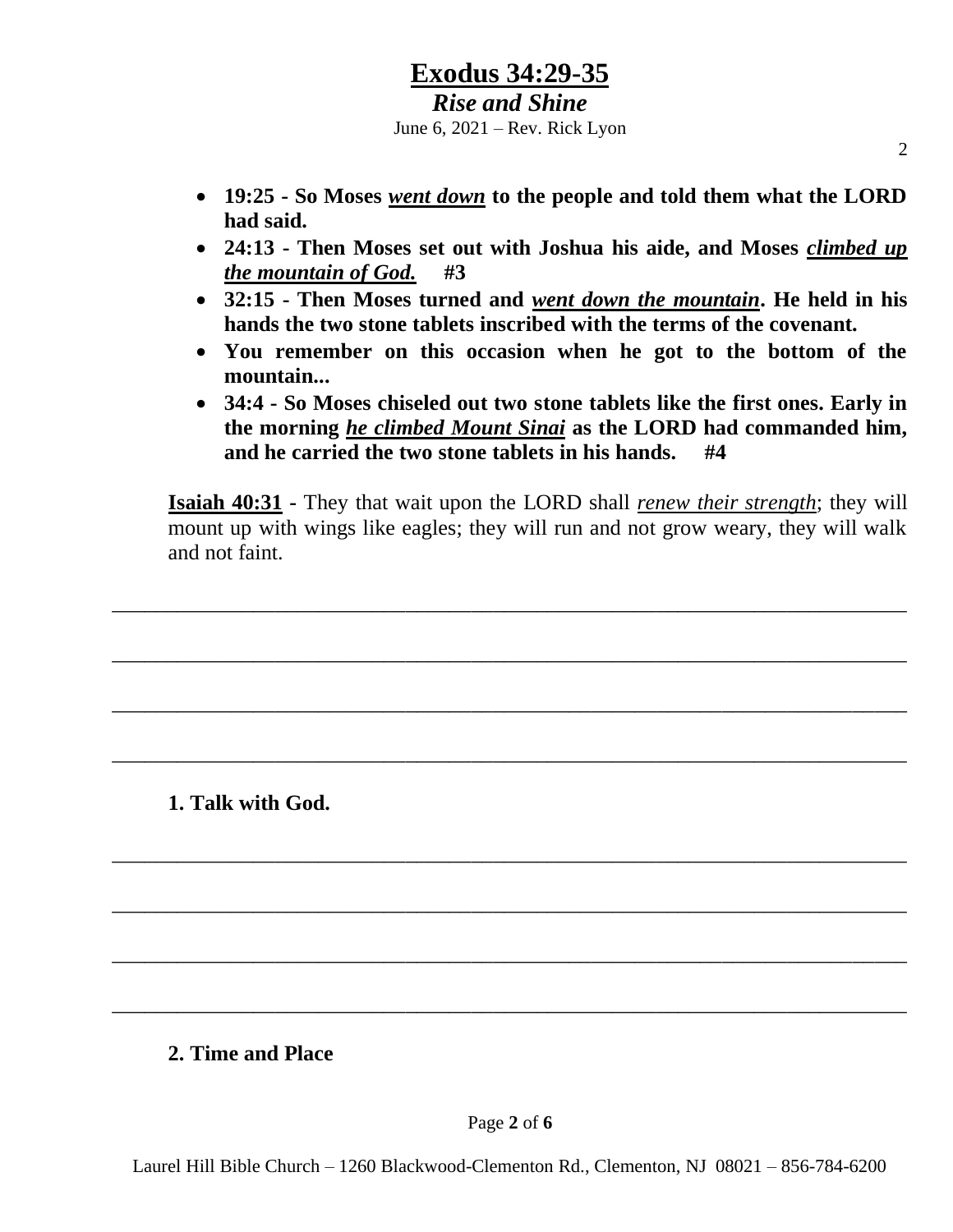*Rise and Shine* June 6, 2021 – Rev. Rick Lyon

\_\_\_\_\_\_\_\_\_\_\_\_\_\_\_\_\_\_\_\_\_\_\_\_\_\_\_\_\_\_\_\_\_\_\_\_\_\_\_\_\_\_\_\_\_\_\_\_\_\_\_\_\_\_\_\_\_\_\_\_\_\_\_\_\_\_\_\_\_\_\_\_\_

\_\_\_\_\_\_\_\_\_\_\_\_\_\_\_\_\_\_\_\_\_\_\_\_\_\_\_\_\_\_\_\_\_\_\_\_\_\_\_\_\_\_\_\_\_\_\_\_\_\_\_\_\_\_\_\_\_\_\_\_\_\_\_\_\_\_\_\_\_\_\_\_\_

\_\_\_\_\_\_\_\_\_\_\_\_\_\_\_\_\_\_\_\_\_\_\_\_\_\_\_\_\_\_\_\_\_\_\_\_\_\_\_\_\_\_\_\_\_\_\_\_\_\_\_\_\_\_\_\_\_\_\_\_\_\_\_\_\_\_\_\_\_\_\_\_\_

\_\_\_\_\_\_\_\_\_\_\_\_\_\_\_\_\_\_\_\_\_\_\_\_\_\_\_\_\_\_\_\_\_\_\_\_\_\_\_\_\_\_\_\_\_\_\_\_\_\_\_\_\_\_\_\_\_\_\_\_\_\_\_\_\_\_\_\_\_\_\_\_\_

\_\_\_\_\_\_\_\_\_\_\_\_\_\_\_\_\_\_\_\_\_\_\_\_\_\_\_\_\_\_\_\_\_\_\_\_\_\_\_\_\_\_\_\_\_\_\_\_\_\_\_\_\_\_\_\_\_\_\_\_\_\_\_\_\_\_\_\_\_\_\_\_\_

\_\_\_\_\_\_\_\_\_\_\_\_\_\_\_\_\_\_\_\_\_\_\_\_\_\_\_\_\_\_\_\_\_\_\_\_\_\_\_\_\_\_\_\_\_\_\_\_\_\_\_\_\_\_\_\_\_\_\_\_\_\_\_\_\_\_\_\_\_\_\_\_\_

\_\_\_\_\_\_\_\_\_\_\_\_\_\_\_\_\_\_\_\_\_\_\_\_\_\_\_\_\_\_\_\_\_\_\_\_\_\_\_\_\_\_\_\_\_\_\_\_\_\_\_\_\_\_\_\_\_\_\_\_\_\_\_\_\_\_\_\_\_\_\_\_\_

\_\_\_\_\_\_\_\_\_\_\_\_\_\_\_\_\_\_\_\_\_\_\_\_\_\_\_\_\_\_\_\_\_\_\_\_\_\_\_\_\_\_\_\_\_\_\_\_\_\_\_\_\_\_\_\_\_\_\_\_\_\_\_\_\_\_\_\_\_\_\_\_\_

#### **3. Thanksgiving**

**Psalm 100:4 -** Enter His gates with thanksgiving and His courts with praise; give thanks to Him and bless His name.

**4. Tools**

**5. Transform**

**4 Questions to Ask When You Read God's Word.**

**1. Is there a COMMAND to obey?**

**2. Is there an ATTITUDE to change?**

**3. Is there a SIN to confess and avoid?**

**4. Is there an EXAMPLE to follow?**

Page **3** of **6**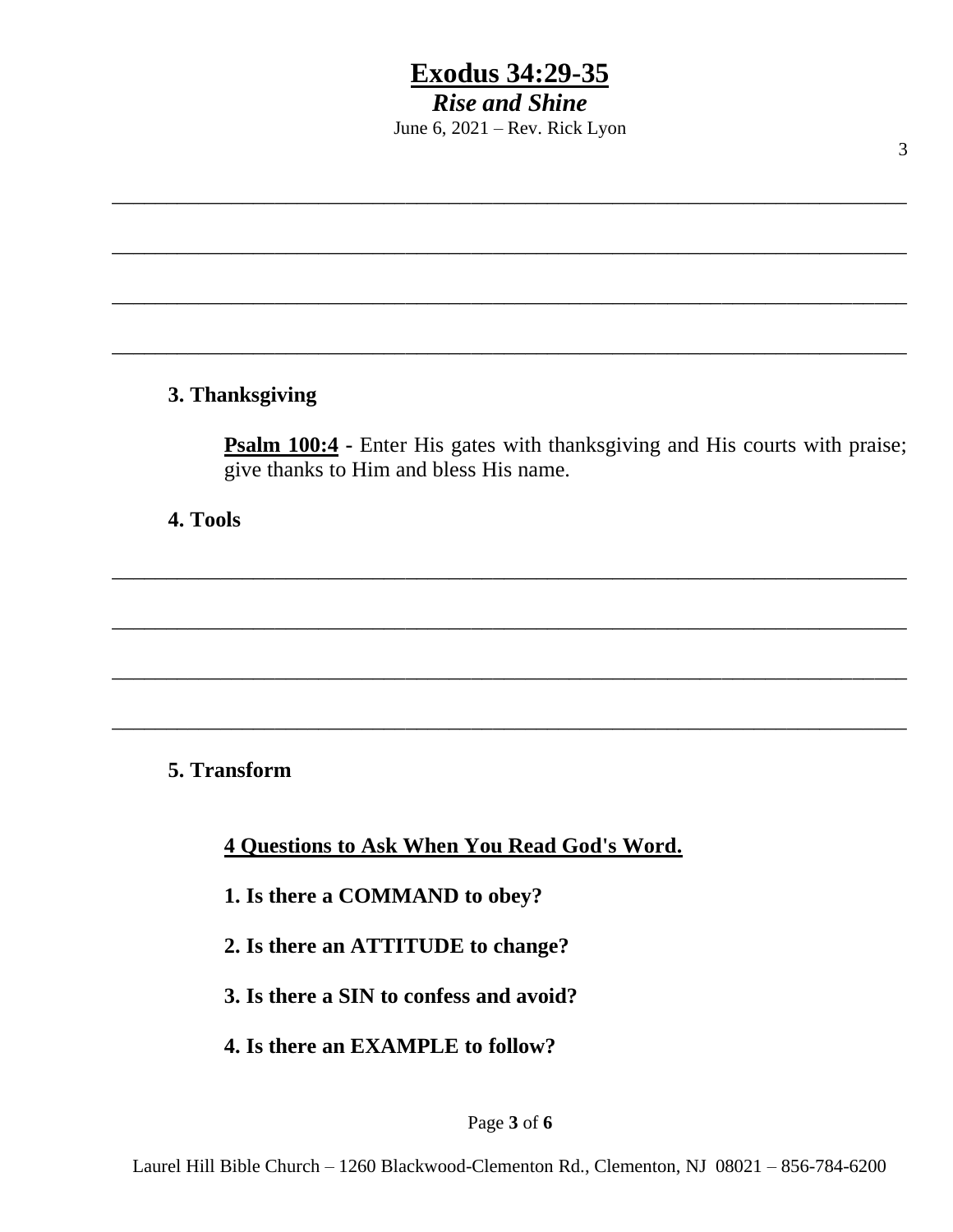*Rise and Shine* June 6, 2021 – Rev. Rick Lyon

### **2. Shine**

**v. 29 -** Now it was so, when Moses came down from Mount Sinai and the two tablets of the Testimony were in Moses' hand when he came down from the mountain...

**Matthew 17:1-2 -** After six days Jesus took Peter, James, and John the brother of James, and led them up a high mountain by themselves. There He was transfigured before them. His face shone like the sun, and His clothes became as white as the light.

**v. 34:6 -** The LORD passed before him and proclaimed, "The LORD, the LORD God, merciful and gracious, longsuffering, and abounding in goodness and truth...".

**2 Cor. 3:7-8 -** Now if the ministry of death, which was engraved in letters on stone, came with such glory that the Israelites couldn't gaze at the face of Moses because of its *fleeting glory*, won't the ministry of the Spirit be even more glorious?

**2 Cor. 3:12-13, 18 -** Therefore, since we have such a hope, we are very bold. We are not like Moses, who would put a veil over his face to keep the Israelites from gazing at the end of what was fading away... We all, with unveiled faces, reflect the glory of the Lord, and are being transformed into His image with ever-increasing glory, which comes from the Lord, who is the Spirit.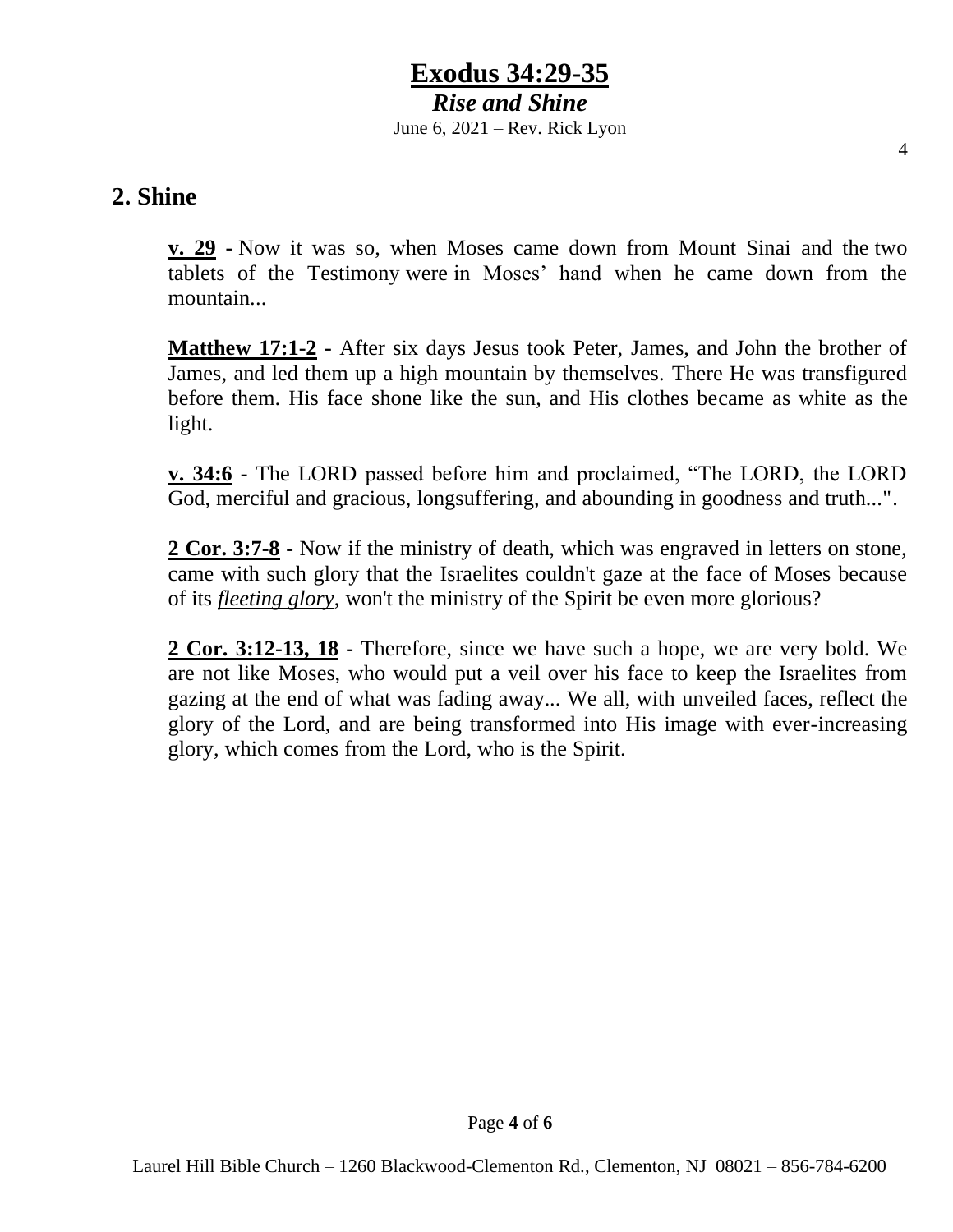*Rise and Shine* June 6, 2021 – Rev. Rick Lyon

**1. Rise**

### **Strategies for a quiet time with God.**

- **1. \_\_\_\_\_\_\_\_ with God**
- **2. \_\_\_\_\_\_\_\_ and Place**
- **3. \_\_\_\_\_\_\_\_\_\_\_\_\_\_\_\_\_\_\_\_**
- **4. \_\_\_\_\_\_\_\_\_\_**
- **5. \_\_\_\_\_\_\_\_\_\_\_\_\_\_\_\_\_\_**
- **4 Questions to ask when you study God's Word:**
- **1. Is there a \_\_\_\_\_\_\_\_\_\_\_\_\_\_ to obey?**
- **2. Is there an \_\_\_\_\_\_\_\_\_\_\_\_\_\_\_\_ to change?**
- **3. Is there a \_\_\_\_\_\_ to confess and avoid?**
- **4. Is there an \_\_\_\_\_\_\_\_\_\_\_\_\_\_ to follow?**
- **2. Shine**

Page **5** of **6**